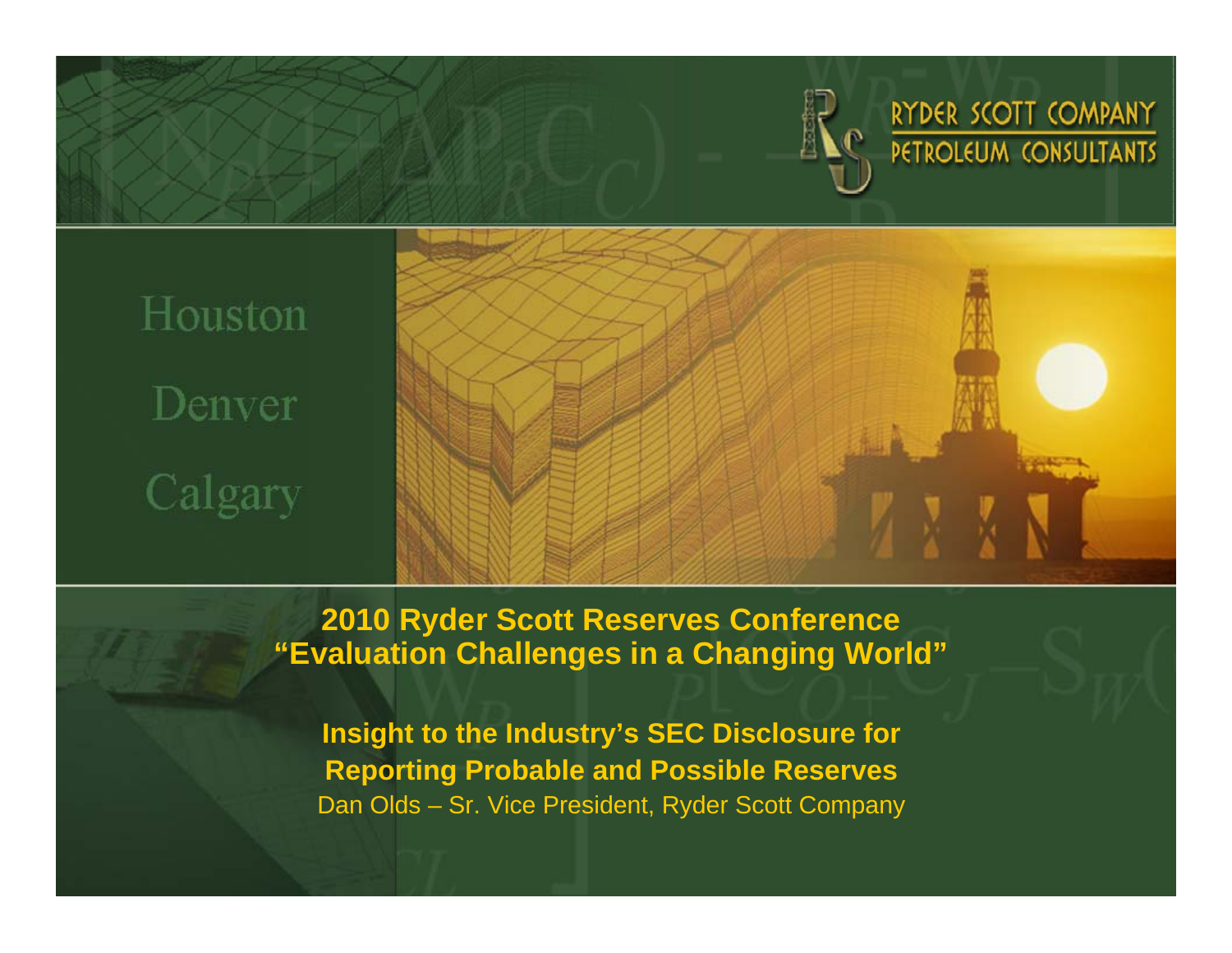# **Presentation Outline**



**EXA** Background to the SEC Rules Change

- **SEC Concept Release**
- **SEC Proposing Release**
- П Modernization of Oil and Gas Reporting; Final Rule ("SEC Modernization")
- **≻SEC Guidance for Disclosure Relating to Probable** and Possible Reserves
- ¾Filings Under the New SEC Regulations
	- Survey of 10-K Filings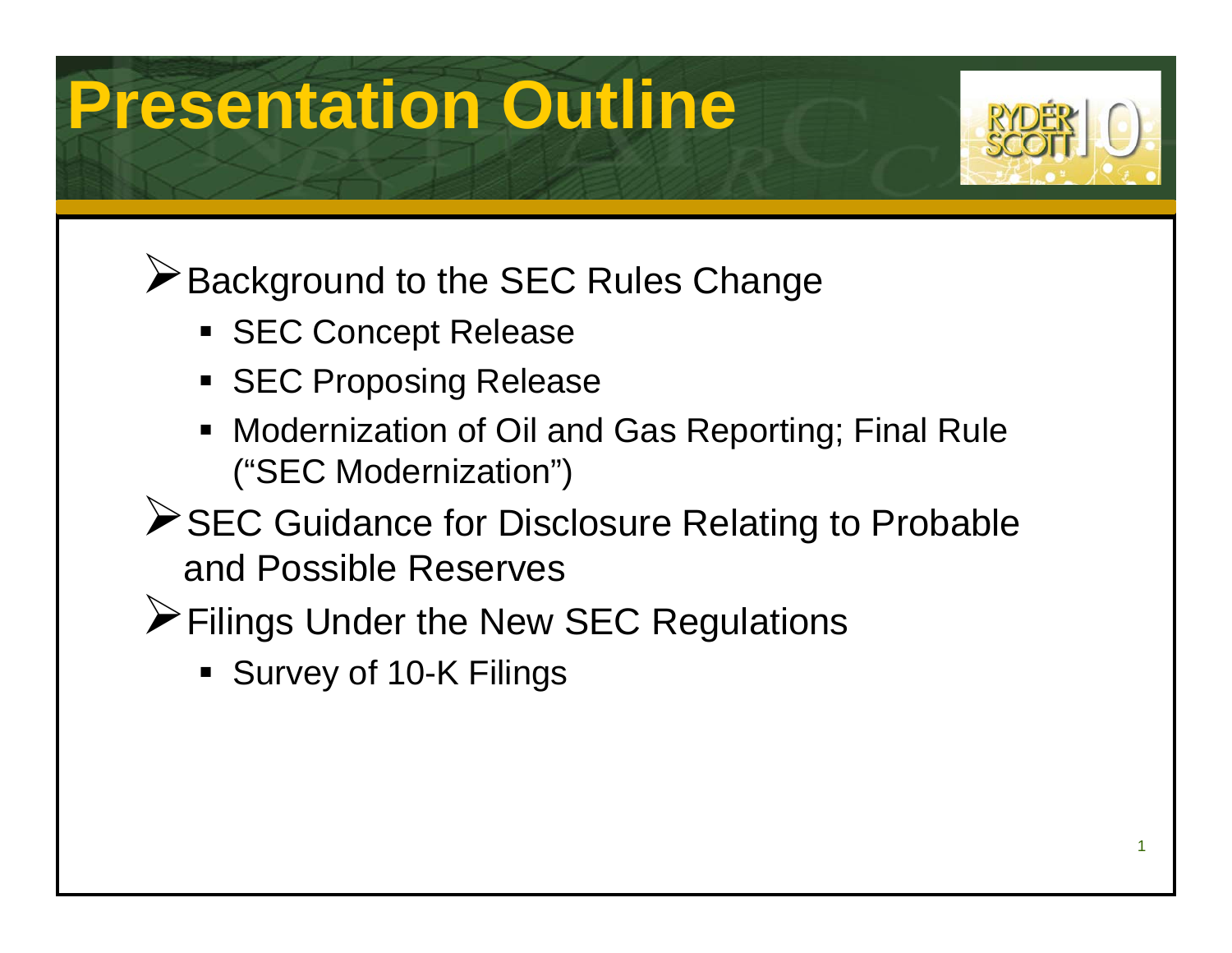## **Background to SEC Rules Change SEC Concept Release 12/12/2007**



2



*"Questioned whether to expand the categories of resources that may be disclosed in Commission filings to include resources other than proved reserves"*

*Source: Modernization of Oil and Gas Reporting: Final Rule*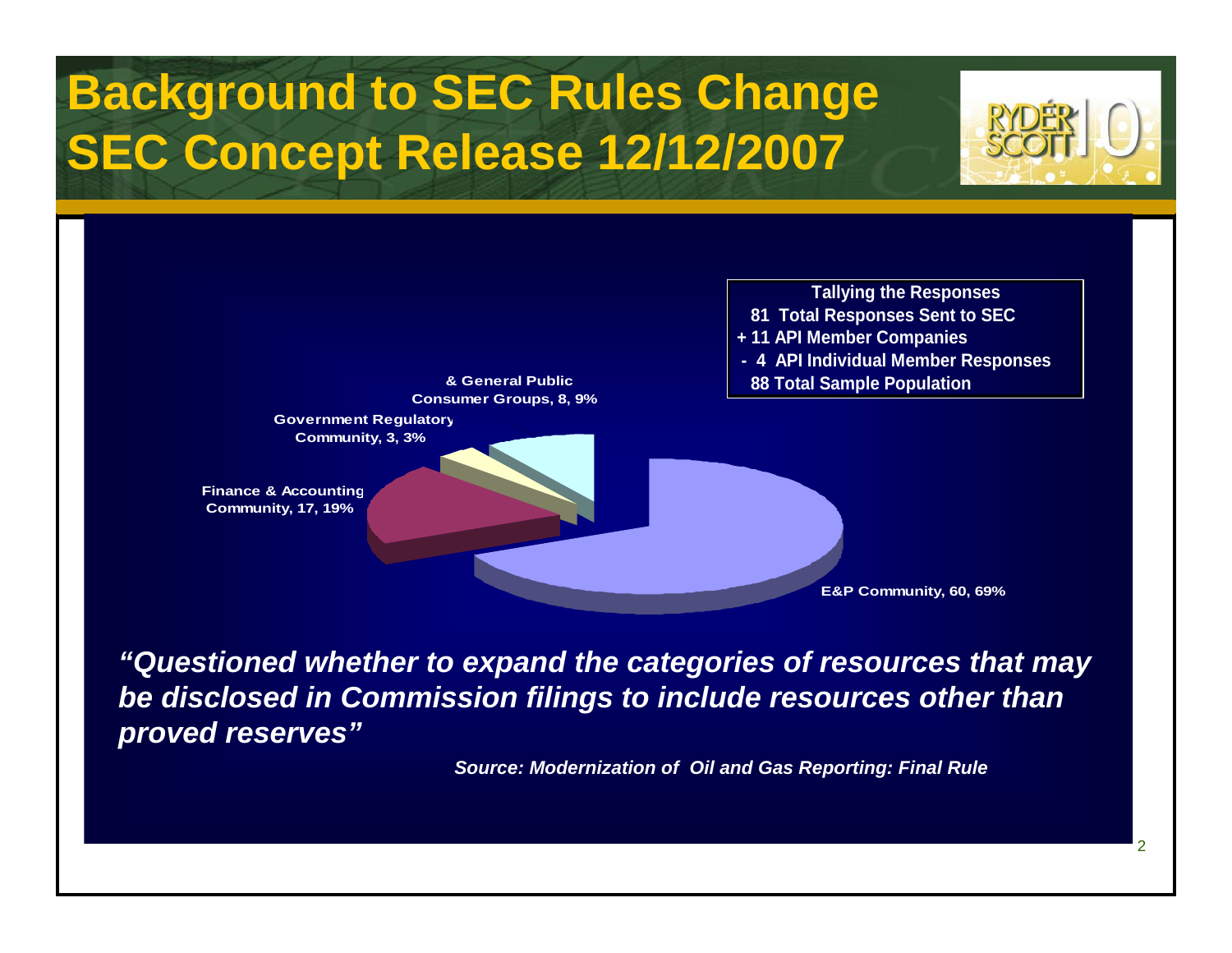#### *SEC Concept Release Question #2 Responses*



SEC-*"Should the Commission consider allowing companies to disclose reserves other than proved reserves in filings with the SEC?"*

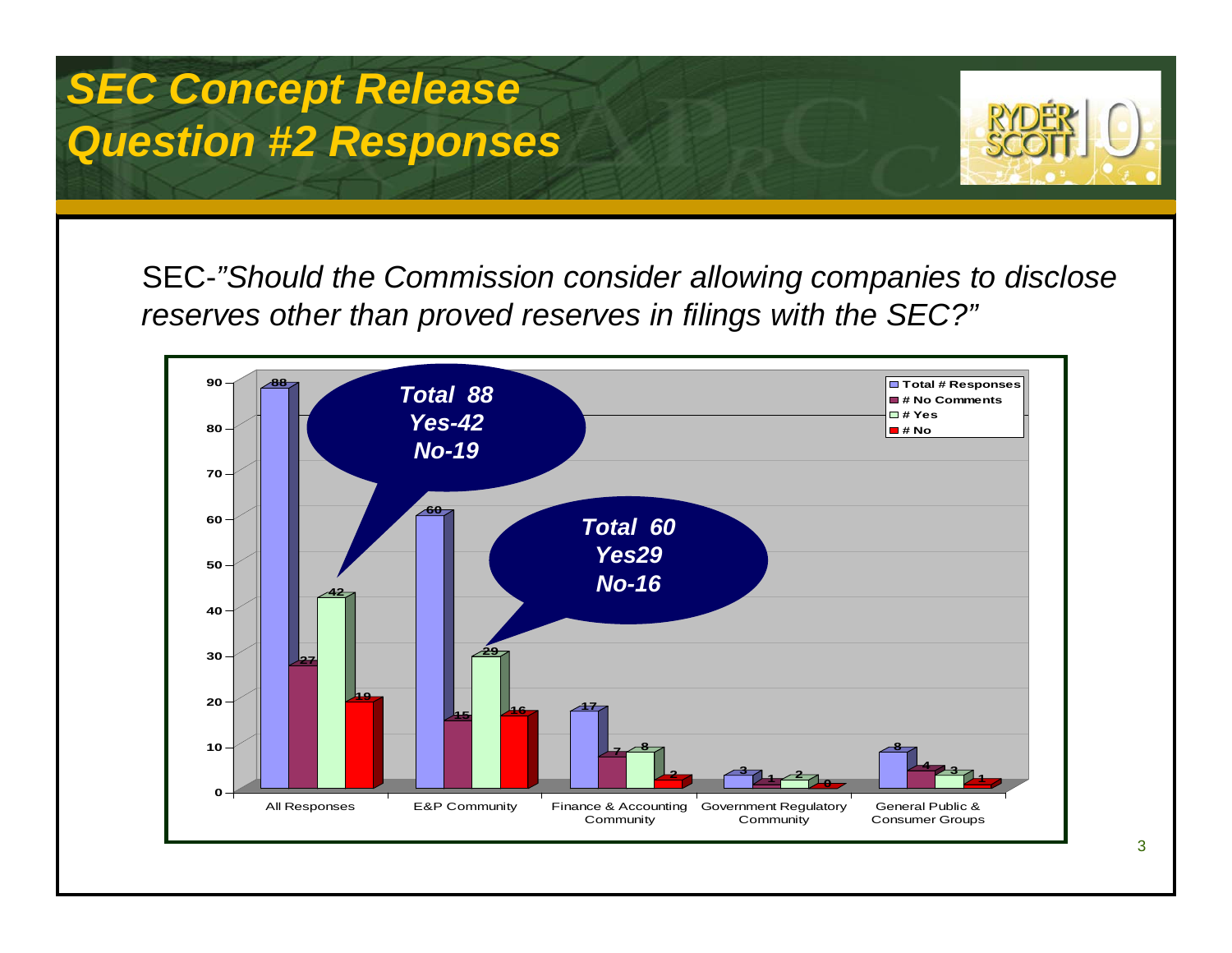# **Background to SEC Rules Change SEC Proposing Release 6/26/2008**



#### *"Included the proposal to permit disclosure of probable and possible reserves"*

*Source: Modernization of Oil and Gas Reporting: Final Rule* 

■ E&P Community, 49, 74% General Public & Consumer Groups, 9, 14%

Government Regulators, 3, 5% Finance & Accounting, 5, 7%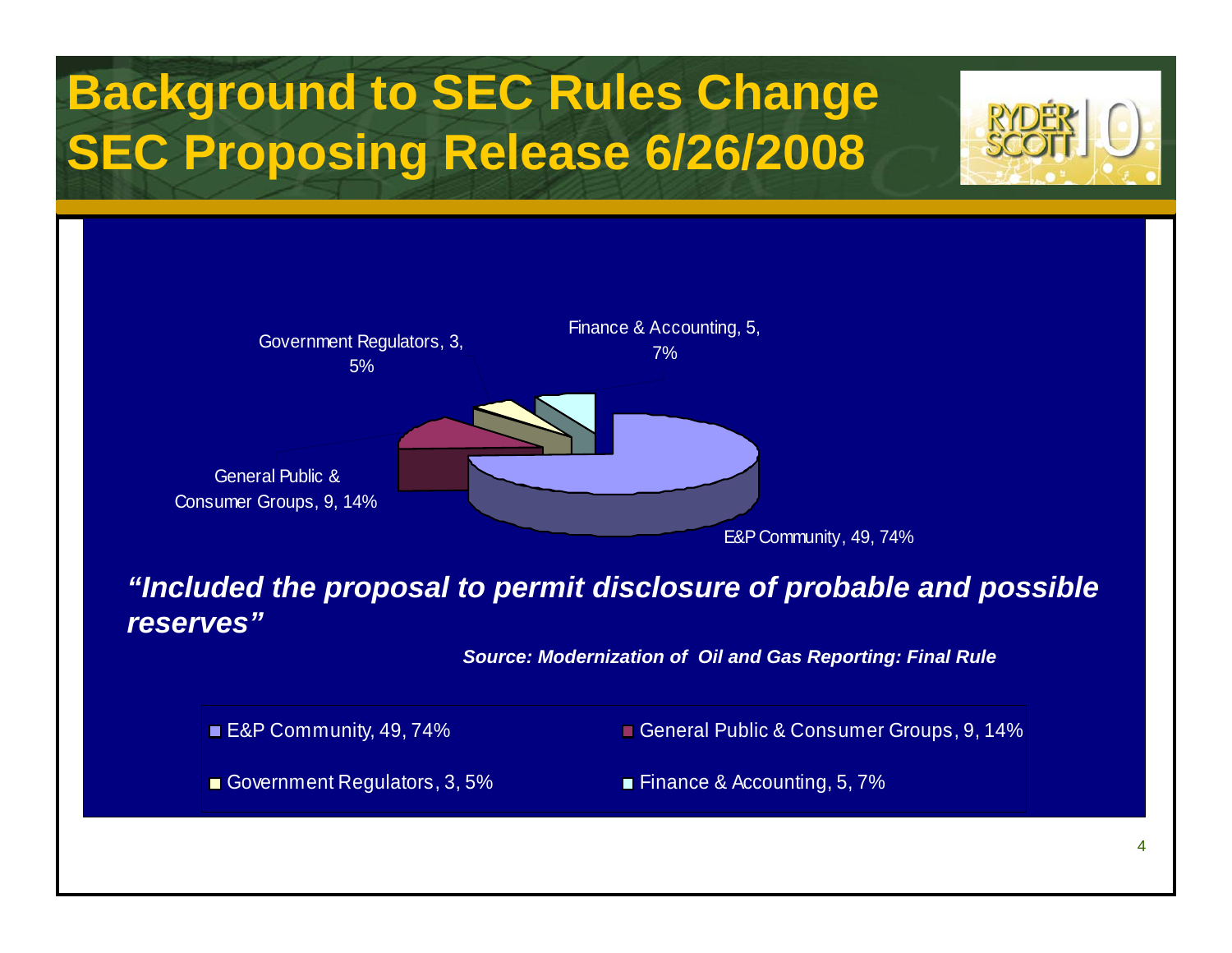#### *SEC Proposing Release Questions*



**II.E. Unproved Reserves—"Probable Reserves" and "Possible Reserves" Request for Comment** 

- • *Should we permit a company to disclose its probable or possible reserves, as proposed?*
- •*If so, why?*
- • *Should we require, rather than permit, disclosure of probable or possible reserves? If so why?*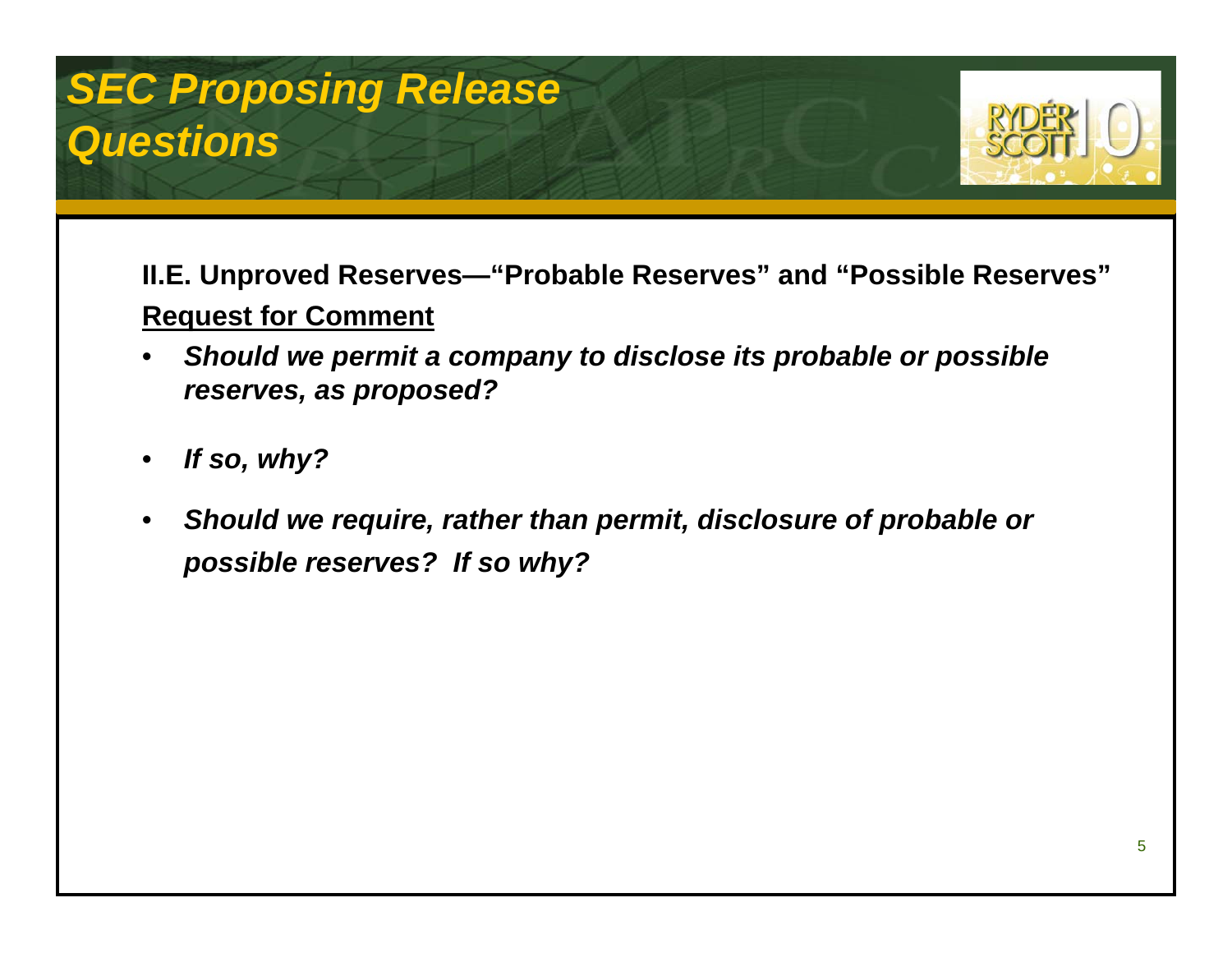#### *SEC Proposing Release Questions*



**II.E. Unproved Reserves—"Probable Reserves" and "Possible Reserves" Request for Comment** 

- • *Should we adopt the proposed definitions of probable reserves and possible reserves? Should we make any revisions to those proposed definitions? If so, how should we revise them?*
- • *Are the proposed 50% and 10% probability thresholds appropriate for estimating probable and possible reserves quantities when a company uses probabilistic methods?*
- • *Should probable reserves have a 60% or 70% probability threshold? Should possible reserves have a 15% or 20% probability threshold? If not, how should we modify them?*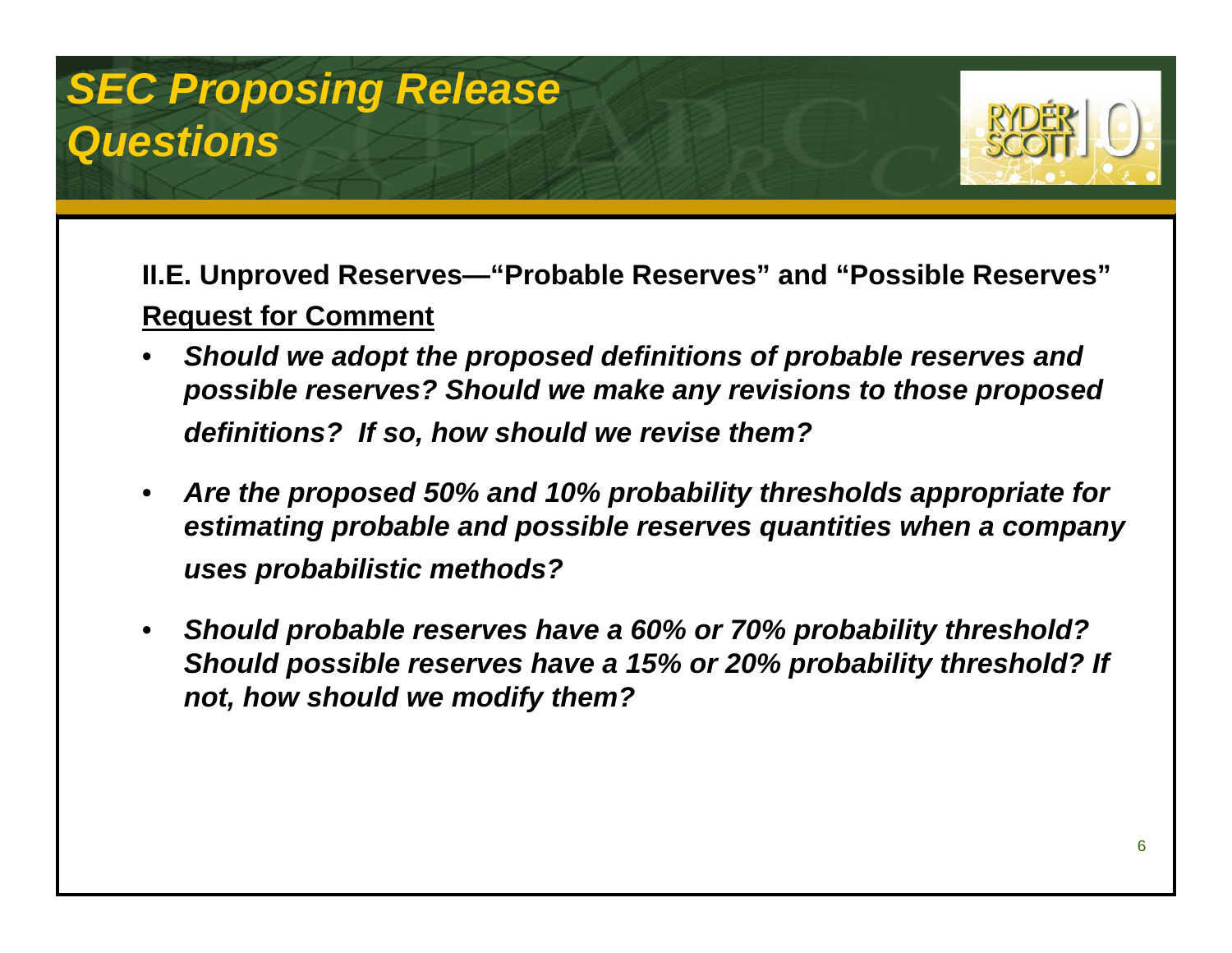#### *SEC Modernization Discussion of Probable and Possible Reserves*



- $\bullet$  Adopted definitions of probable and possible reserves roughly consistent with the PRMS
- $\bullet$  Definitions provide guidance for the use of both deterministic and probabilistic methods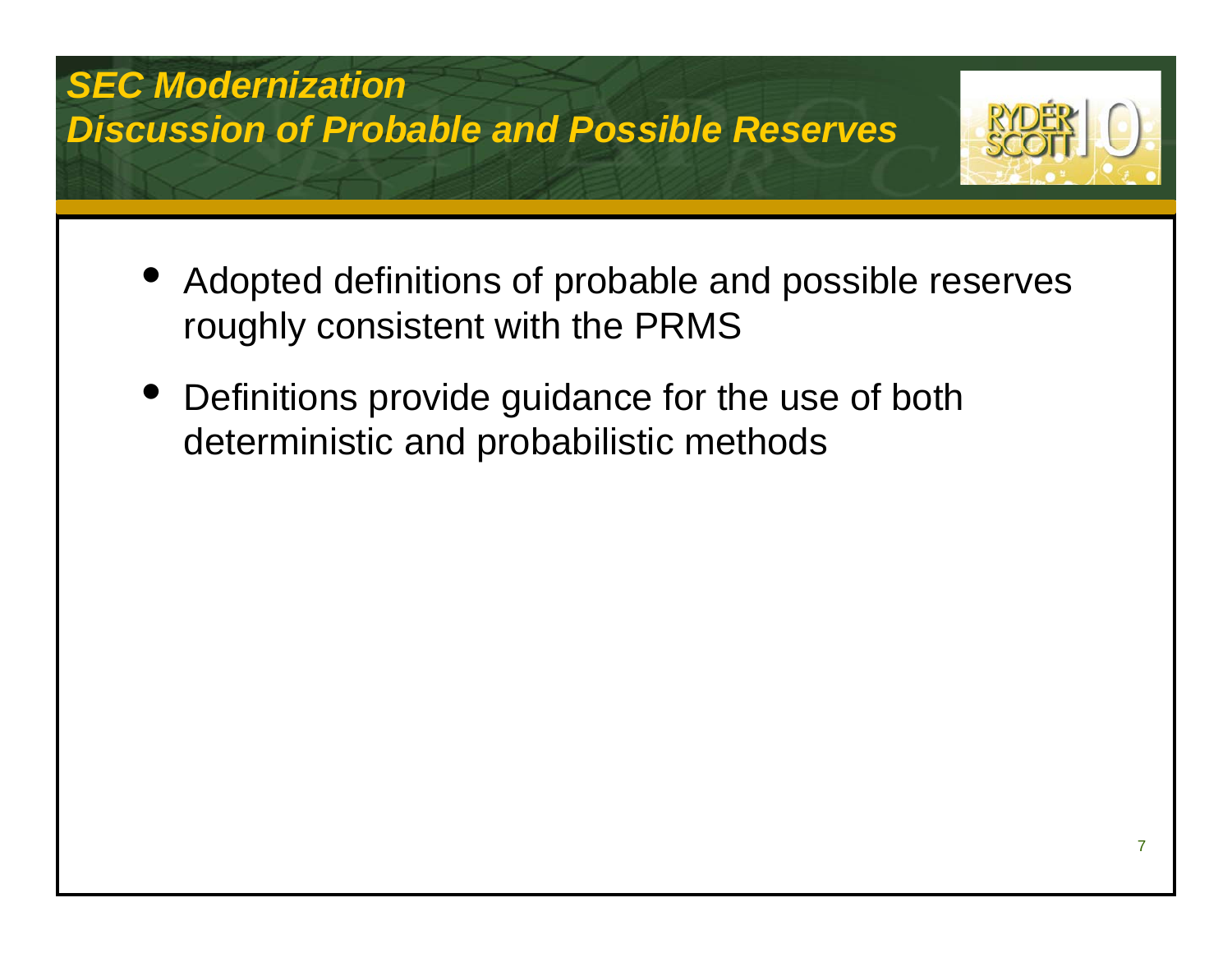### *SEC Modernization Discussion on Disclosure*



- •Allows optional disclosure of probable and possible reserves
- • New item 1202 requires disclosure in the aggregate (to the company total level) and by geographic area
	- Company may, but is not required to, disclose probable or possible reserves
	- 229.1202(a)(2) If a company discloses probable and possible reserves, it must provide the same level of geographic detail as it must with proved reserves and must state whether the reserves are developed or undeveloped
	- 229.1202(a) $(5)$  Company must disclose the relative uncertainty associated with these classifications of reserves estimates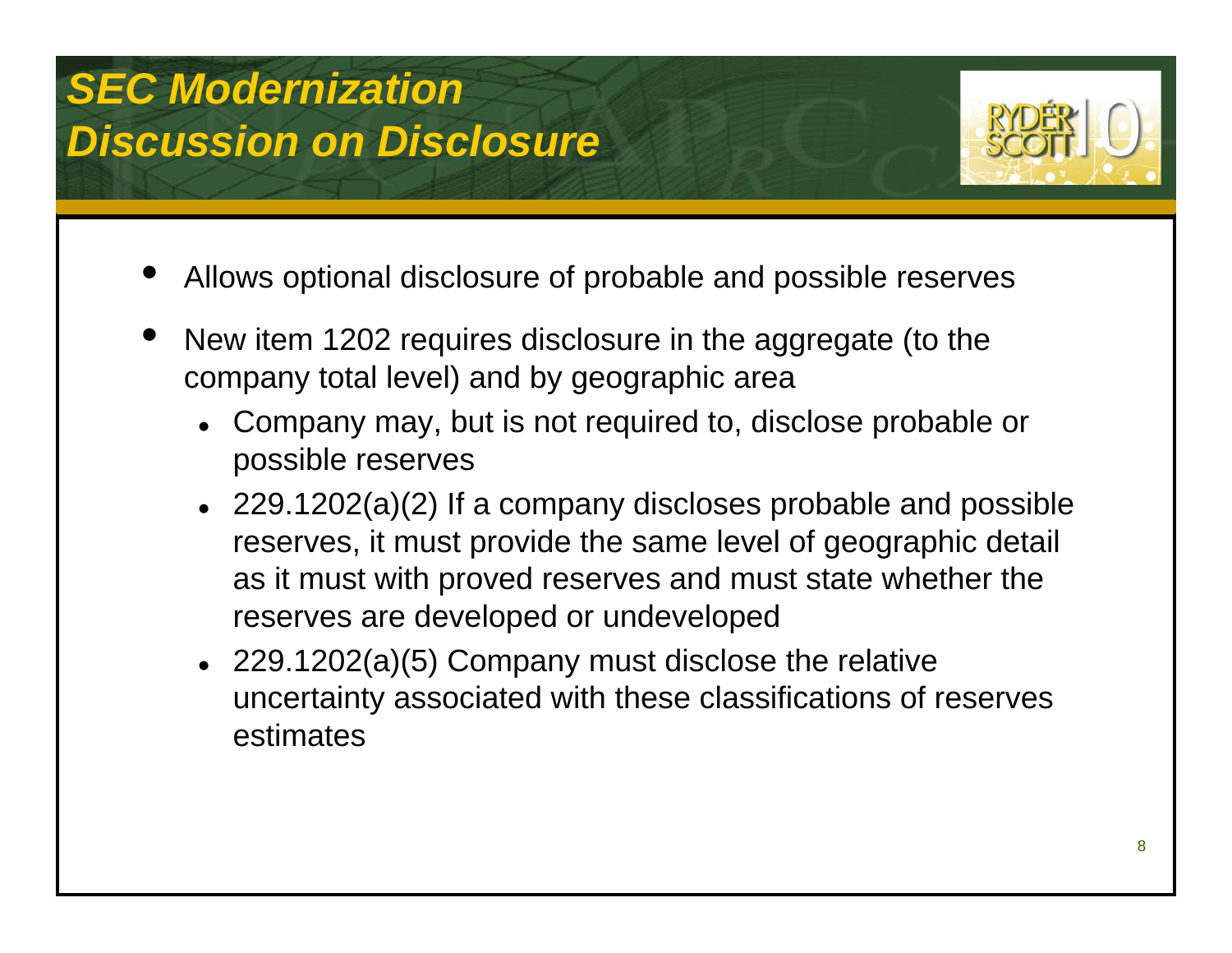#### *SEC Guidance for Disclosure by Registrants Reliable Technology*



- $\bullet$  Section V. Guidance for MD&A
	- $\bullet\;$  Fundamental premise of MD&A is that the information provided should be related to issues that are material to a company including
		- Changes in proved reserves and, if disclosed, probable and possible reserves, and the sources to which such changes are attributable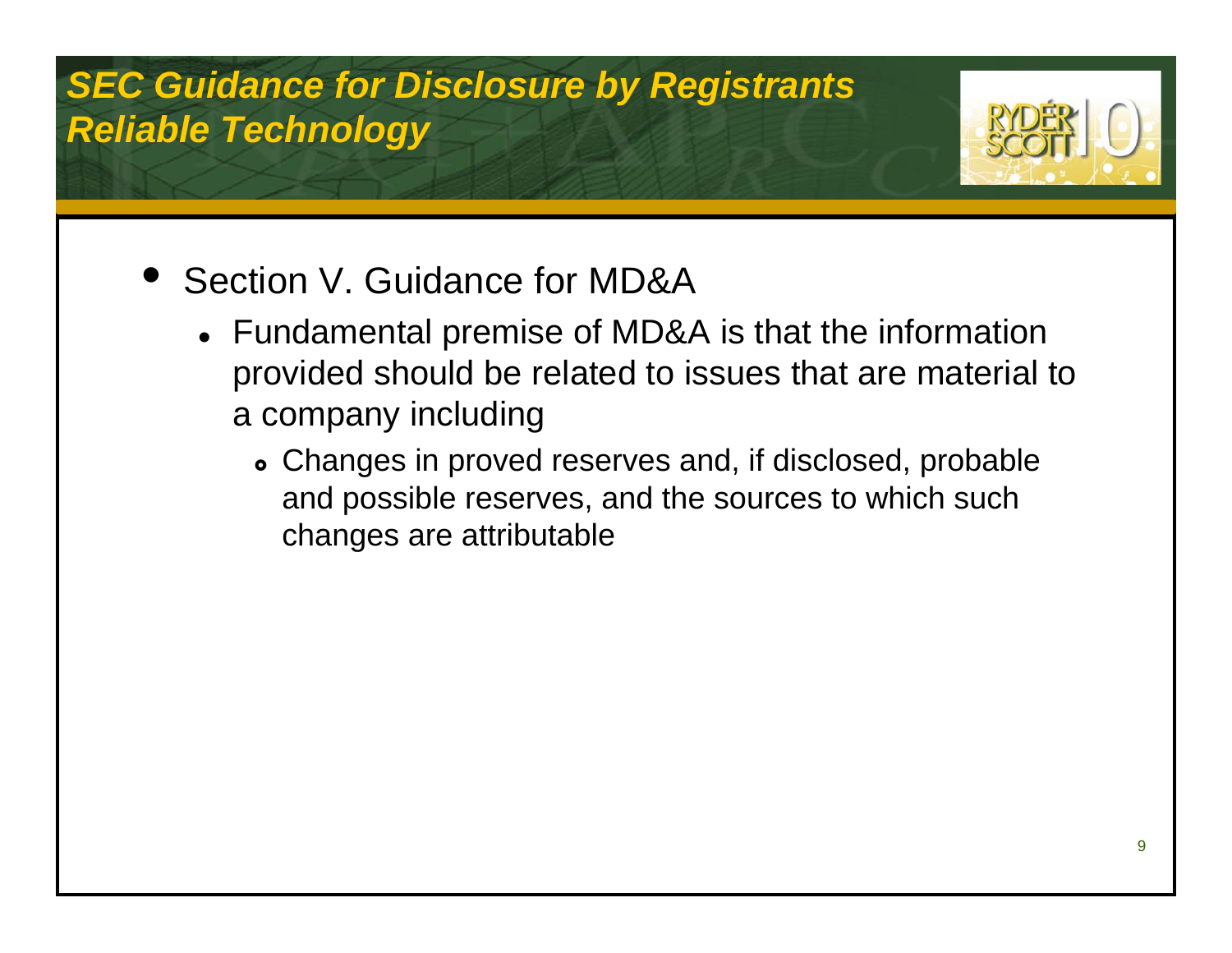### *Filings Under New SEC Regulations Disclosure by Industry*



#### • Survey of 111 10-K Filers

- List Compiled from 12/31/2008 Oil & Gas Journal Top 150 with 10-Ks Released 12/31/2009 Or Later
- A Very Limited Number of Companies Filed Probable and/or Possible Reserves

| <b>Type of Non-Proved Disclosure</b> | No. Instances Companies |                                                     |  |
|--------------------------------------|-------------------------|-----------------------------------------------------|--|
| <b>Probable Reserves Only</b>        | $\overline{2}$          | Newfield, FX Energy                                 |  |
| Probable and Possible Reserves       |                         | Abraxas, Dune Energy, Tri-Valley, Whiting Petroleum |  |
| Total                                | 6                       |                                                     |  |

| Company                     | <b>Total Pv Reserves</b> | <b>Total Pb Reserves</b> | <b>Total Ps Reserves</b> |
|-----------------------------|--------------------------|--------------------------|--------------------------|
| Abraxas                     | 149.5 BCFE               | 44.3 BCFE                | 30.6 BCFE                |
| Dune Energy                 | 105.5 BCFE               | 6.6 BCFE                 | 7.0 BCFE                 |
| <b>FX Energy</b>            | 50,4 BCFE                | 42.3 BCFE                |                          |
| <b>Newfield Exploration</b> | 3.6 TCFE                 | 1.9 TCFE                 |                          |
| Tri-Valley                  | 3.1 MMBOE                | 0.8 MMBOE                | 6.1 MMBOE                |
| Whiting Petroleum           | 275.0 MMBOE              | 89.1 MMBOE               | <b>197.5 MMBOE</b>       |